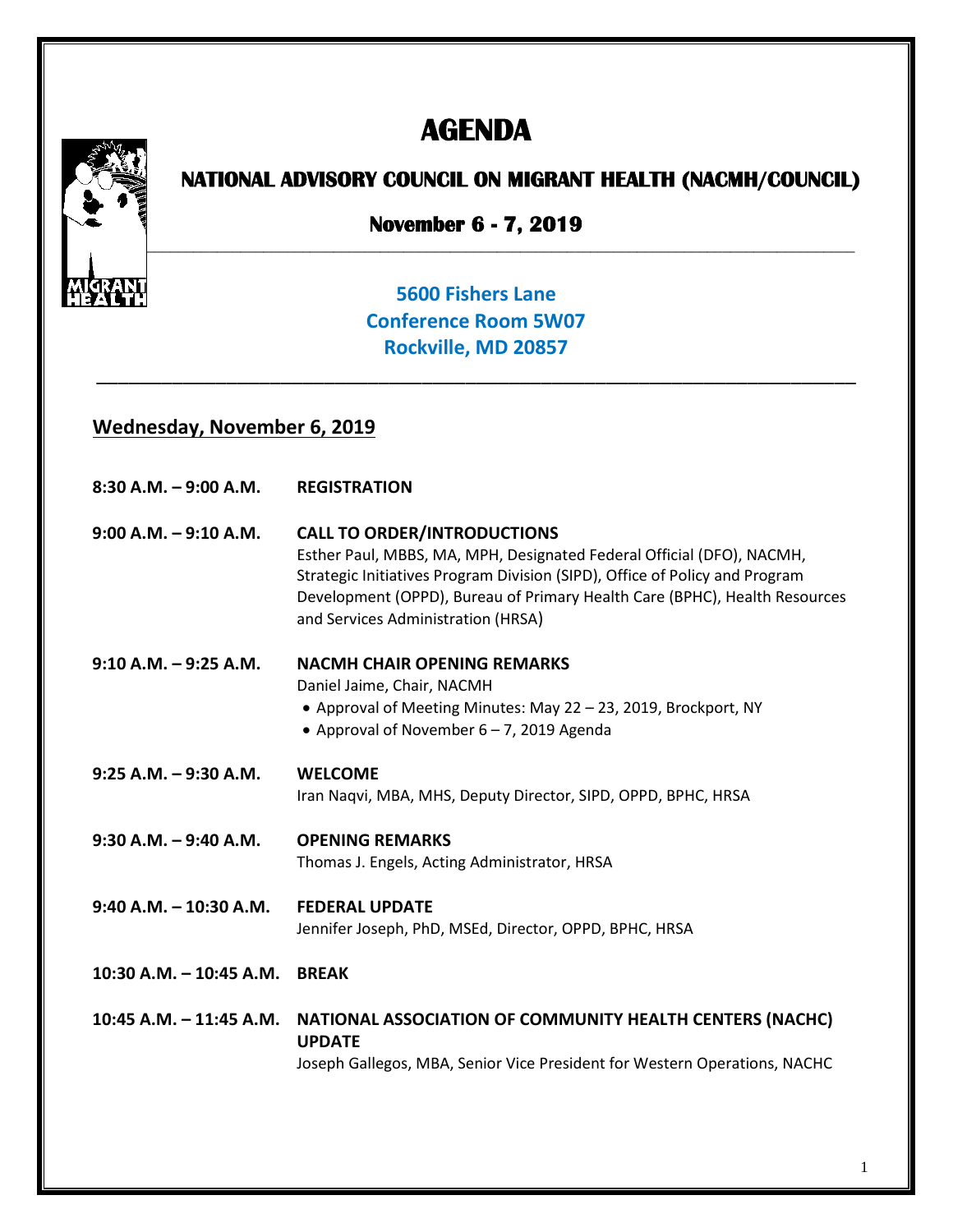| 11:45 A.M. $-$ 12:30 P.M. | <b>OVERVIEW: HRSA, BPHC NATIONAL COOPERATIVE AGREEMENTS</b><br><b>SERVING MIGRANT HEALTH CENTERS</b><br>CDR Tracy Branch, D.Sc., Senior Advisor, Strategic Partnerships Division, Office of<br>Quality Improvement, BPHC, HRSA |
|---------------------------|--------------------------------------------------------------------------------------------------------------------------------------------------------------------------------------------------------------------------------|
| 12:30 P.M. $-$ 1:30 P.M.  | LUNCH (ON YOUR OWN)                                                                                                                                                                                                            |
| 1:30 P.M. $-$ 2:30 P.M.   | <b>VIOLENCE IN THE FIELDS</b><br>Rebecca Young, MA, Senior Project Director - Community Engagement,<br>Farmworker Justice<br>Iris Figueroa, JD, Staff Attorney, Farmworker Justice                                             |
| $2:30$ P.M. $-2:45$ P.M.  | <b>BRFAK</b>                                                                                                                                                                                                                   |
| $2:45$ P.M. $-3:45$ P.M.  | STRUCTURAL DIFFFRENTIAL CONSIDERATIONS IN MIGRANT AND<br>SEASONAL AGRICULTURAL WORKER HEALTH CARE<br>Cheryl Seymour, MD, Medical Director, Maine Migrant Health Program, Augusta,<br><b>ME</b>                                 |
| $3:45$ P.M. $-5:00$ P.M.  | <b>FACILITATED DISCUSSION ON POSSIBLE RECOMMENDATIONS</b>                                                                                                                                                                      |
| $5:00$ P.M.               | <b>ADJOURN</b>                                                                                                                                                                                                                 |
| $6:00$ P.M. $-8:30$ P.M.  | <b>COUNCIL WORKING DINNER</b>                                                                                                                                                                                                  |